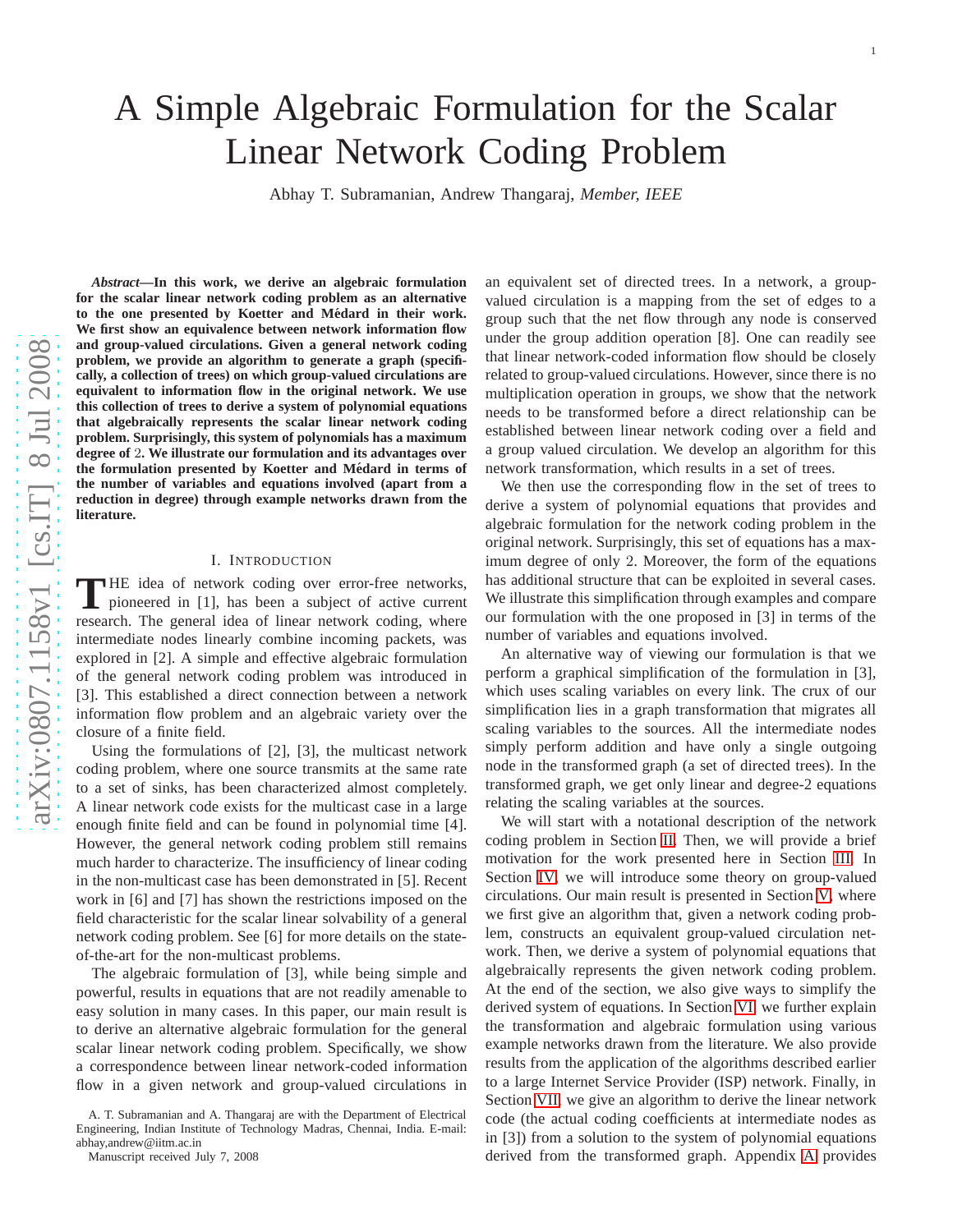algorithms that, given a network coding problem, will give a count of the number of variables and equations resulting in our algebraic formulation described in Section [V.](#page-2-1)

#### II. THE NETWORK CODING PROBLEM

<span id="page-1-0"></span>The communication network is modelled as a directed, acyclic multigraph,  $G = (V, E)$ , where the node set V represents the terminals and switches in the network and the edge set  $E$  represents the communication links. It is assumed, without loss of generality, that all communication links are error-free and have unit capacity. Any link of higher capacity between two nodes can be modelled as multiple unit capacity links between the nodes.

For a given edge  $e = (u, v)$ , we denote:

$$
u = \text{tail}(e)
$$

$$
v = \text{head}(e)
$$

For each node  $v \in V$  , we define:

$$
I(v) = \{e \in E : \text{head}(e) = v\}
$$
  

$$
O(v) = \{e \in E : \text{tail}(e) = v\}
$$

Let us further assume the following without loss of generality:

- 1) A node v is a source node iff  $|I(v)| = 0$  and all source nodes produce exactly one unit of data per unit time.
- 2) A node v is a sink node iff  $|O(v)| = 0$  and all sink nodes demand exactly one unit of data per unit time.

In cases where a node  $v$  produces (demands) more than one data symbol, we can add virtual source (sink) nodes that produce (demand) exactly one data symbol, have exactly one output (input) link connecting them to  $v$  and no input (output) links.

Then, the set of source and sink nodes is defined as:

$$
S = \{v \in V : |I(v)| = 0\} = \{s_1, s_2, \dots, s_{|S|}\}\
$$
  

$$
T = \{v \in V : |O(v)| = 0\} = \{t_1, t_2, \dots, t_{|T|}\}\
$$

Let us now assume that we use a finite alphabet  $H$ . For each edge  $e$ , an edge function is then defined as a mapping:

$$
f_e: H^i \to H
$$

where,  $i = 1$  if tail $(e) \in S$  and  $i = |I(tail(e))|$  otherwise.

*Definition 1:* The collection of all the edge functions in a given network is defined as a *network code*. If all the edge functions are linear maps with respect to a field alphabet  $H$ , then the code is a *scalar linear code*.

Let the data symbol generated at the  $i$ -th source node,  $s_i \in S$ , be denoted by  $X_i$  and the data symbol demanded by the j-th sink node,  $t_j \in T$ , be denoted by  $Z_j$ . These also implicitly define a set of connection requirements, denoted by  $C$ , for the given network  $G$ . Given a network  $G$ , the set of source nodes  $S$ , the set of sink nodes  $T$  and the set of connection requirements  $C$ , the network coding problem is to determine all the edge functions such that all the connection requirements are satisfied. If such a set of edge functions exists, then the network coding problem is *solvable*. If a set of linear edge functions, with respect to a finite alphabet  $H$ , exists that satisfies all the connection requirements, then the network coding problem is *scalar-linearly solvable*.

In a scalar linear network coded flow (over a field  $H$ ), the edge function of an edge e can be written as  $\sum_{i=1}^{|S|} a_i X_i$ , where  $a_i, X_i \in H$ . We refer to  $\sum_{i=1}^{|S|} a_i X_i$  as either the edge function of  $e$  or the symbol flowing through  $e$  and denote it as a vector  $\mathbf{f}_e = [a_1 \ a_2 \ \cdots \ a_{|S|}].$ 

#### III. MOTIVATION

<span id="page-1-1"></span>The scalar linear network coding problem was formulated as a system of polynomial equations in [3]. Our aim in this work has been to arrive at a simpler algebraic formulation for the general scalar-linear network coding problem than the one described in [3]. This advantage of the algebraic formulation that we will describe in the next few sections can be easily noticed when we compare the two formulations for the case of the modified butterfly network shown in Fig. [1](#page-1-2) with two sources and four sinks. Note that the network in Fig. [1](#page-1-2) is identical to the classic butterfly network under our definition of sources and sinks.

The edge functions under the direct assignment of scaling factors (as in [3]) is shown in Fig. [1.](#page-1-2) The formulation described



<span id="page-1-2"></span>Fig. 1. Flow in the butterfly network.

in [3] gives the following 8 equations in 10 variables:

$$
\alpha_3 + \alpha_4 \alpha_1 = 1 \qquad \alpha_4 \alpha_2 = 0
$$
  
\n
$$
\alpha_5 + \alpha_6 \alpha_1 = 0 \qquad \alpha_6 \alpha_2 = 1
$$
  
\n
$$
\alpha_7 \alpha_2 + \alpha_8 = 0 \qquad \alpha_7 \alpha_1 = 1
$$
  
\n
$$
\alpha_9 \alpha_2 + \alpha_{10} = 1 \qquad \alpha_9 \alpha_1 = 0
$$

In contrast, our formulation arrives at just 1 equation

$$
a_4b_3=1
$$

in 2 variables as given in [\(8\)](#page-6-1).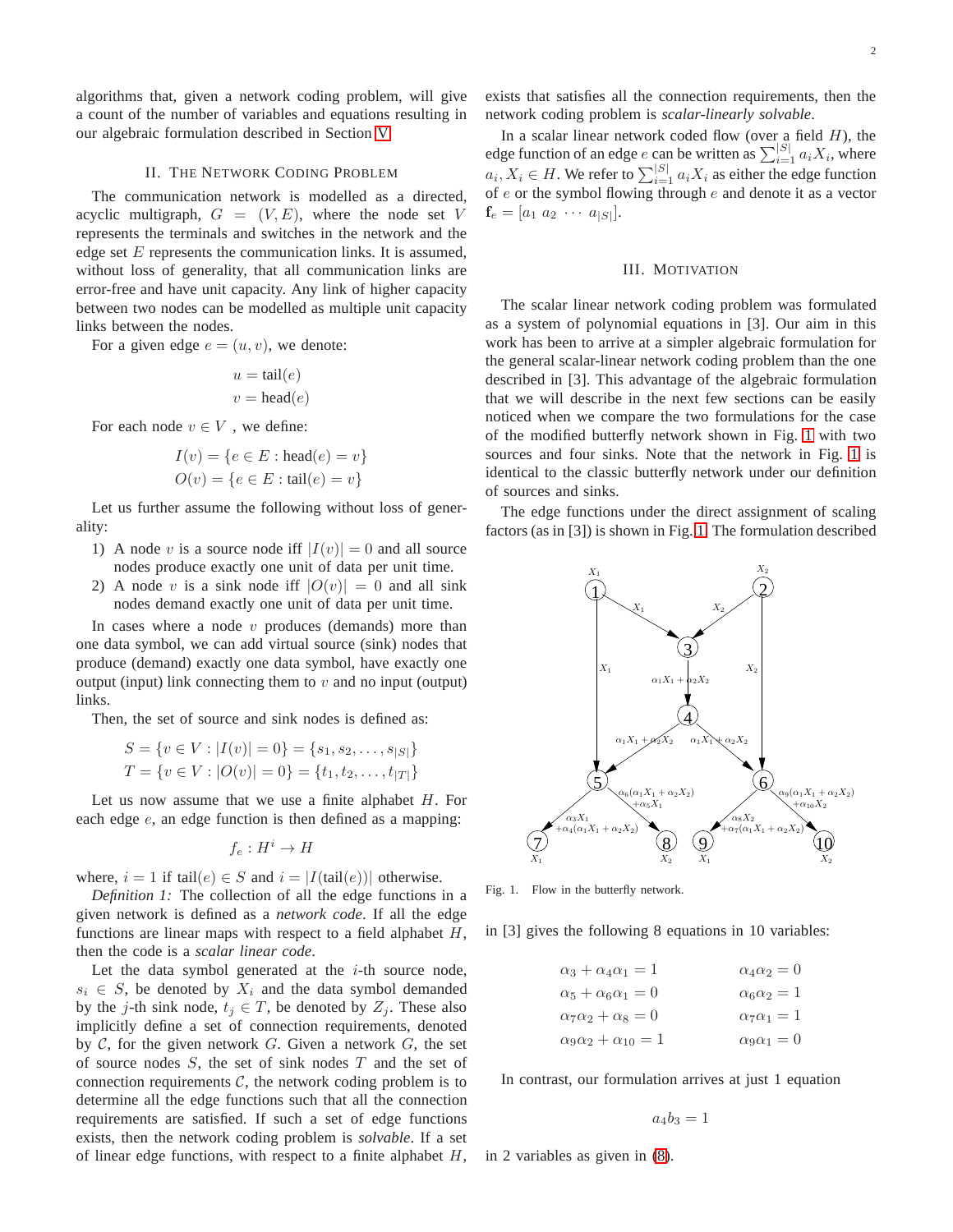

<span id="page-2-2"></span><span id="page-2-0"></span>Fig. 2. (a)Picture of a node employing a linear network coding scheme. (b) Picture of a node for a group-valued circulation. (c) Transformation of node shown in (a).

#### IV. GROUP-VALUED CIRCULATIONS

Consider a directed multigraph  $G = (V, E)$  and a finite abelian group  $H$ . Then, a group-valued circulation or an  $H$ circulation is defined as a mapping  $f : E \to H$  such that the following equation is satisfied at each node  $v \in V$ :

$$
\sum_{e:\text{head}(e)=v} f(e) = \sum_{e:\text{tail}(e)=v} f(e) \tag{1}
$$

This can be understood as a conservation of flow – the sum of the symbols entering a node is equal to the sum of the symbols leaving it, with addition over  $H$ . This is shown in Fig. [2b](#page-2-2).

Tutte's theorem (refer [8]) characterizes the number of group-valued flows in a given graph. The following Lemma is an adaptation of Tutte's theorem for counting the number of group-valued circulations in a given graph.

<span id="page-2-3"></span>*Lemma 2:* The number of group-valued circulations on a given multigraph G is given by  $|H|^m$  where  $|H|$  is the group size and  $m$  is the number of edges left after contracting nonloop edges one after another till all edges in the graph are loops.

*Proof:* Let us assume first that all edges of  $G = (V, E)$ are loops (head(e) = tail(e)  $\forall e \in E$ ). Then, given a finite abelian group H, every map  $E \to H$  is an H-circulation on G. Hence, the number of circulations is given by  $|H|^m$  where  $m$  is the number of loops.

Now assume that there is an edge,  $e_0$  that is not a loop. Consider the multigraph  $G_1$  which is same as  $G$  but with the edge  $e_0$  contracted. It can be seen that the circulations on  $G_1$ correspond bijectively to  $H$ -circulations on  $G$  [8, Thm. 6.3.1]. Thus, the non-loop edges can be contracted one by one till all the remaining edges are loops. At this point, the number of circulations can be reduced to  $|H|^m$  where m is the number of edges (loops) left in the graph.

# <span id="page-2-1"></span>V. NETWORK INFORMATION FLOW AS GROUP-VALUED **CIRCULATIONS**

In a linear network coding scheme, each output link of a node carries a linear combination of the symbols received by

that node through all its input links. Let us assume a coding scheme over a field F. Let  $x_e \in F$  represent the symbol flowing through edge  $e$ . Then, the general form of the relation between the symbols flowing through one of the output links,  $e \in O(v)$ , and the set of input links,  $I(v)$ , of a node  $v \in V$ can be written as:

$$
x_e = \sum_{e' \in I(v)} a_{e',e} x_{e'} \tag{2}
$$

where the coefficients  $a_{e',e}$  are elements of F. This is shown in Fig. [2a](#page-2-2). Note that the linear network-coded flow is not immediately a group-valued circulation. The conservation laws of Fig. [2a](#page-2-2) and [2b](#page-2-2) are not the same. In this section, we develop a transformation of the network, which results in an equivalence.

#### *A. Equivalence for one node*

Consider the node shown in Fig. [2a](#page-2-2). There are a total of  $|O(v)|$  linear equations that need to be satisfied at this node. Hence, an equivalent graph with group-valued circulations must have  $|O(v)|$  copies of this node, each satisfying one of these equations. If  $e_i$  denotes the *i*-th output link of the node, the equation to be satisfied at the  $i$ -th copy of the node in the equivalent graph is given by:

$$
x_{e_i} = \sum_{e' \in I(v)} a_{e', e_i} x_{e'}
$$
 (3)

Hence, the node shown in Fig. [2a](#page-2-2) will have to be replicated as many times as the number of its output links along with its entire set of input links. In addition, the flow in the input links will have to be appropriately scaled. After these transformations, the linear-network coded flow in one node shown in Fig. [2a](#page-2-2) is equivalent to the group-valued circulation in the graph shown in Fig. [2c](#page-2-2).

#### *B. Equivalence for network*

We now extend the construction of the equivalent graph to the entire network. The single node transformation cannot be applied to all nodes simultaneously. A careful sequencing of nodes is necessary as discussed below.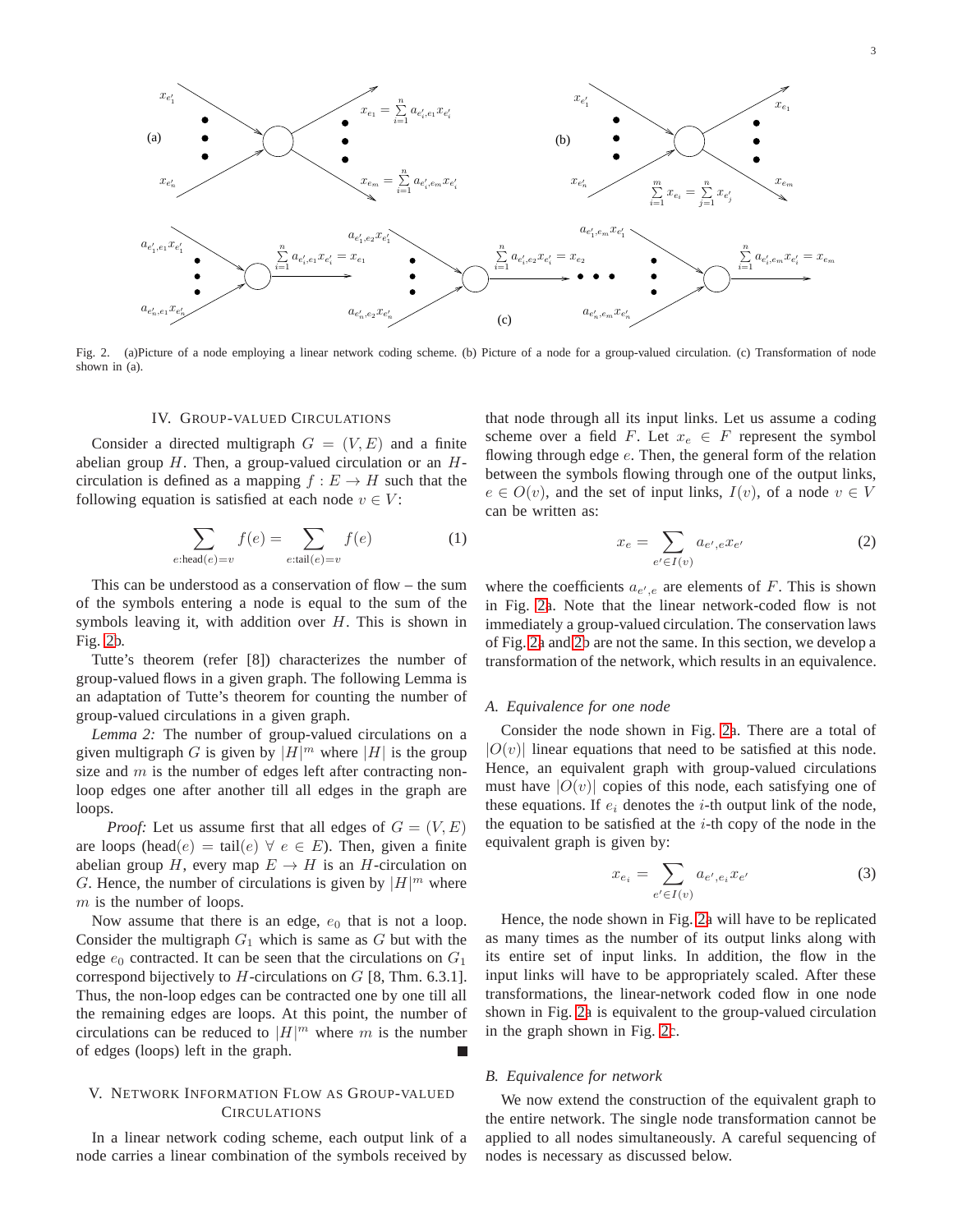In the transformation of a single node  $v$ , since all edges  $e \in I(v)$  are replicated  $|O(v)|$  times, the number of edges in  $O(v')$ ,  $v' \in \{\text{tail}(e) : e \in I(v)\}\$  may increase. However, in order to apply the single node transformation on a node  $v' \in G$ , the complete set  $O(v')$  needs to be known beforehand along with the symbols that should flow on each edge  $e \in$  $O(v')$ . To solve this problem, we notice that  $O(v')$  will not change once the single-node transformation discussed above has been applied to all nodes  $v \in \{\text{head}(e) : e \in O(v')\}.$ Hence, the transformation can be applied to  $v'$  only after it has been applied to all nodes  $v \in \{\text{head}(e) : e \in O(v')\}.$ 

This sequencing can be achieved by applying the transformation in the topological order defined by the original directed acyclic network. A standard algorithm for finding such a topological ordering of the nodes is given below [9].

<span id="page-3-0"></span>*Algorithm 1:* Topological Sorting *Input*: A directed acyclic graph,  $G = (V, E)$ .

- 1) Associate with each node v, a value  $N(v)$  that is initialized to  $|O(v)|$ .
- 2) Pick a node v such that  $N(v) = 0$ , do
	- For each edge  $e \in I(v)$ ,  $N(\text{tail}(e)) \leftarrow N(\text{tail}(e)) - 1.$
	- $N(v) \leftarrow -1$
	- Append  $v$  to the ordering,  $P$ .
- 3) If any node has not been added to the ordering yet, go to Step 2. Else terminate.

*Output*: P, a topological ordering (permutation) of the nodes such that there is no edge  $v_i \rightarrow v_j$  if  $i \leq j$ .

Every iteration of Step 2 effectively removes one node from the graph. After this operation, the resultant graph is still a directed acyclic graph. Since every directed acyclic graph always has at least one node with out-degree 0, this algorithm will terminate once all nodes have been added to the ordering.

The final algorithm which takes a network coding problem and constructs an equivalent group-valued circulation network is given below:

*Algorithm 2:* Graph Transformation

*Input*: A directed acyclic graph  $G = (V, E)$ , set of sources S, set of sinks  $T$ , connection requirements  $C$ .

- 1) Obtain a topological ordering P for the graph  $G =$  $(V, E)$  using Algorithm 1.
- 2) Let  $G'(V', E') = G(V, E)$ .
- 3) Loop through the nodes  $v \in V$  in the order defined by P, do
	- a) If  $O(v) > 1$ , for each edge  $e \in O(v)$ , do
		- Add a new node  $v'$  to  $V'$  with one output link connecting it to head $(e)$  and one input link  $e'$ for each  $e'' \in I(v)$  such that tail $(e') = \text{tail}(e'')$ .

*Output*:  $G' = (V', E')$ , a transformed network such that group-valued circulations in  $G'$  are equivalent to networkcoded information flows in G.

*Theorem 3:* The final transformed network is made up of a set of directed trees. Each sink is the root of one tree. All leaf nodes are copies of one of the source nodes. Scaling is done only at the leaf nodes.

*Proof:* Each node in the transformed network will have exactly one output link and the acyclic property of the graph is maintained by the transformation. The underlying undirected graph is a set of disjoint trees, because any cycle in it must imply that either the cycle is also present in the directed graph or that one of the nodes in the directed graph has more than one output link. Hence, the equivalent network is made up of a set of directed trees.

The transformation maintains one output link for each node in the original graph that has  $|O(v)| \geq 1$ . So, the only nodes that will have  $|O(v)| = 0$ , and hence be the roots of these trees, are the sink nodes (which had  $|O(v)| = 0$  to start with). Hence, each sink would be the root of a directed tree in which all edges are directed towards this root.

Also, the number of input links of a copied node in the transformed graph is equal to the number of input links possessed by the original node. So, the only nodes that will have  $|I(v)| = 0$ , and hence be leaf nodes in these trees, are copies of the source nodes (which had  $|I(v)| = 0$  to start with).

From the above theorem, we see that the graph transformation can be applied starting from the sink and working towards the source. The topological sorting is a formal method that achieves such a sequencing.

An example of this transformation applied to the butterfly network (Fig. [3a](#page-4-0)) can be seen in Fig. [3b](#page-4-0). From the theorem, we see that there will be four trees at the end of the transformation rooted at the sink nodes 7, 8, 9 and 10. Working up from Node 7 towards the source and copying necessary nodes, we see that the tree rooted at Node 7 in Fig. [3b](#page-4-0) results in a straightforward manner. Similarly, the other trees can be obtained. However, we point out later that this intuitive method might not be easy to implement on more complicated networks.

To apply the graph transformation algorithm formally, one possible topological ordering of the nodes is  $7 - 8 - 9 - 10 - 1$  $5-6-4-3-1-2$ . Nodes 7, 8, 9 and 10 are sink nodes, and occur first in the ordering. Nodes 5 and 6 will be replicated 2 times, since they both have 2 output links. This will result in the replication of the edges  $e_4$ ,  $e_5$ ,  $e_6$  and  $e_7$ . Node 4 will now have 4 output links and will have to be replicated as many times along with edge  $e_3$ . Similarly, Node 3 will also be replicated 4 times along with edges  $e_1$  and  $e_2$ . Finally, the source nodes 1 and 2 will be replicated 6 times each since they both now have 6 output links.

Note that the scaling variables in the equivalent groupvalued circulation occur only at the leaf source nodes. All the intermediate nodes simply perform addition. This is the main reason for the simplification in the structure of our formulation. However, the flows in the different trees of the equivalent graph are not independent, since they share edges of the original graph. This dependence results in the degree-2 equations of our formulation.

# <span id="page-3-1"></span>*C. Algebraic Formulation*

We will describe and illustrate the formulation with the butterfly network (Fig. [3a](#page-4-0)) for simplicity. The generalization to arbitrary networks follows immediately.

*1) Scaling variables:* Let us now define one variable for each scalar  $(a_i's, b_i's)$  associated with each leaf node as illustrated in Fig. [3b](#page-4-0) for the butterfly network. The variable names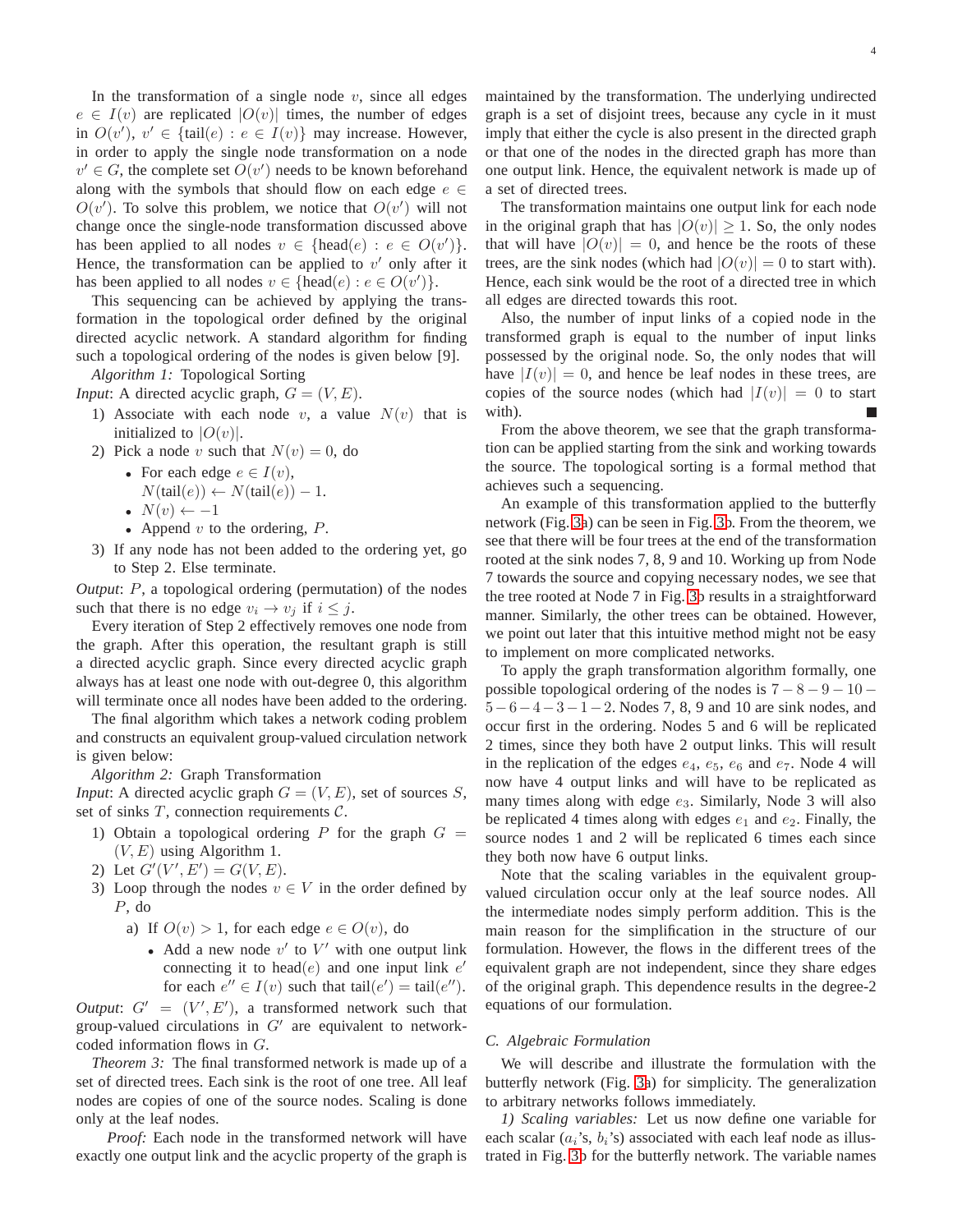

<span id="page-4-0"></span>Fig. 3. (a) The (modified) butterfly network with 4 sinks and 2 sources. (b) The final transformed network in which group-valued circulations correspond to information flow in the original network. The transformed network has 4 disjoint trees - one for each each sink node. The appropriate scaling factors at the leaf nodes are denoted by  $a_i$ 's and  $b_i$ 's

are chosen as follows. Source nodes 1 and 2 are assigned the variable names  $a$  and  $b$ , respectively. The subscripts are chosen tree by tree in the transformed network. In the tree with root as Node 7, the two copies of source node 1 are assigned variables  $a_1$  and  $a_2$ , while the single copy of source node 2 is assigned the variable  $b_1$ . In the tree with root node 8, the variables are  $a_3$ ,  $a_4$  for the two copies of Node 1, and  $b_2$  for the single copy of Node 2. We continue in this manner to name the scaling variables at the source leaf nodes of the other two trees to get variables  $a_1, a_2, \cdots, a_6$  and  $b_1, b_2, \cdots, b_6$ .

Once values are assigned to the scaling variables (from some field), all edge functions are defined in the transformed network. Hence, the network coding problem has been reduced to finding a feasible assignment of values to these unknown variables (scaling factors at leaf nodes) from a field such that the circulations generated in the transformed graph can be implemented as a code over the given network. The scaling variables need to satisfy two types of conditions as described in Sections [V-C3](#page-4-1) and [V-C4](#page-5-0) below for obtaining a valid network flow in the original network that meets the connection requirements.

*2) Counting group-valued circulations:* By applying the result in Lemma [2](#page-2-3) to one particular tree obtained through the transformation, we can see that the number of edges (loops) left after contracting non-loop edges one after another is equal to the number of leaf nodes in the tree. But the symbols flowing from all the leaf nodes are not independent - they carry scaled versions of the input symbols generated at the source nodes in the original network.

A fixed assignment of values to these variables will produce different circulations for different values of  $X_1$  and  $X_2$ (symbols generated at the source nodes). This gives a total of  $H^2$  ( $|H|^{|S|}$  in general) circulations each of which corresponds to a unique set of values assumed by the source symbols,  $X_1$ and  $X_2$ .

<span id="page-4-1"></span>*3) No Interference conditions:* The required output at each sink must be received without any "interference" from other source symbols to meet the connection requirements. The symbol received at the root of one particular tree in the transformed graph is equal to the sum of the scaled versions of the source symbols flowing from the leaf nodes. This implies that, for each tree, the scalar constants pertaining to the required symbol at the sink must add up to 1 and those pertaining to every other symbol must add up to 0.

In Fig. [3b](#page-4-0), the symbols (edge functions) received at the sink nodes 7, 8, 9 and 10 are  $(a_1 + a_2)X_1 + b_1X_2$ ,  $(a_3 + a_2)X_2 + b_2X_3$  $a_4$ ) $X_1 + b_2X_2$ ,  $a_5X_1 + (b_3 + b_4)X_2$  and  $a_6X_1 + (b_5 + b_6)X_2$ , respectively. For the symbol at Node 7 to be equal to the required  $X_1$ , we have  $a_1 + a_2 = 1$  and  $b_1 = 0$ . Other equations are derived similarly. Hence, in the butterfly network of Fig. [3,](#page-4-0) we get the following linear equations:

<span id="page-4-2"></span>
$$
a_1 + a_2 = 1 \n a_3 + a_4 = 0 \n a_5 = 1 \n a_6 = 0
$$
\n
$$
b_1 = 0 \n b_1 = 0 \n b_1 = 0 \n b_2 = 1 \n b_2 = 1 \n b_3 + b_4 = 0 \n b_5 + b_6 = 1
$$
\n(4)

It is clear that, since the flow on the tree is a group-valued circulation, the conservation law implies that intermediate nodes do not scale the symbols, but only perform addition. Note that the no-interference conditions produce linear equations, and no scaling variable appears in more than one linear equation. This is because the set of variables defined for each tree are mutually exclusive and, within each tree, the set of variables corresponding to each input symbol are also mutually exclusive. This surprising property results in a lot of simplifications in our formulation.

For completion, we state the general form of the nointerference conditions below. In general, each unknown scaling variable in the transformed network is associated with exactly one source symbol and one sink (or tree). Let us denote the unknown scalars by  $a_{ijk}$  where  $i \in \{1, \ldots, |S|\}$  denotes the source symbol associated with the scalar,  $j \in \{1, \ldots, |T|\}$ denotes the sink (or the tree) associated with the scalar, and  $k \in \mathcal{N}$  is an index among all variables in the same tree associated with the same source symbol. Then, the general form of the "No Interference" conditions can be written as:

$$
\sum_{k} a_{ijk} = \begin{cases} 1 & \text{if } Z(t_j) = X(s_i) \\ 0 & \text{otherwise} \end{cases}
$$
 (5)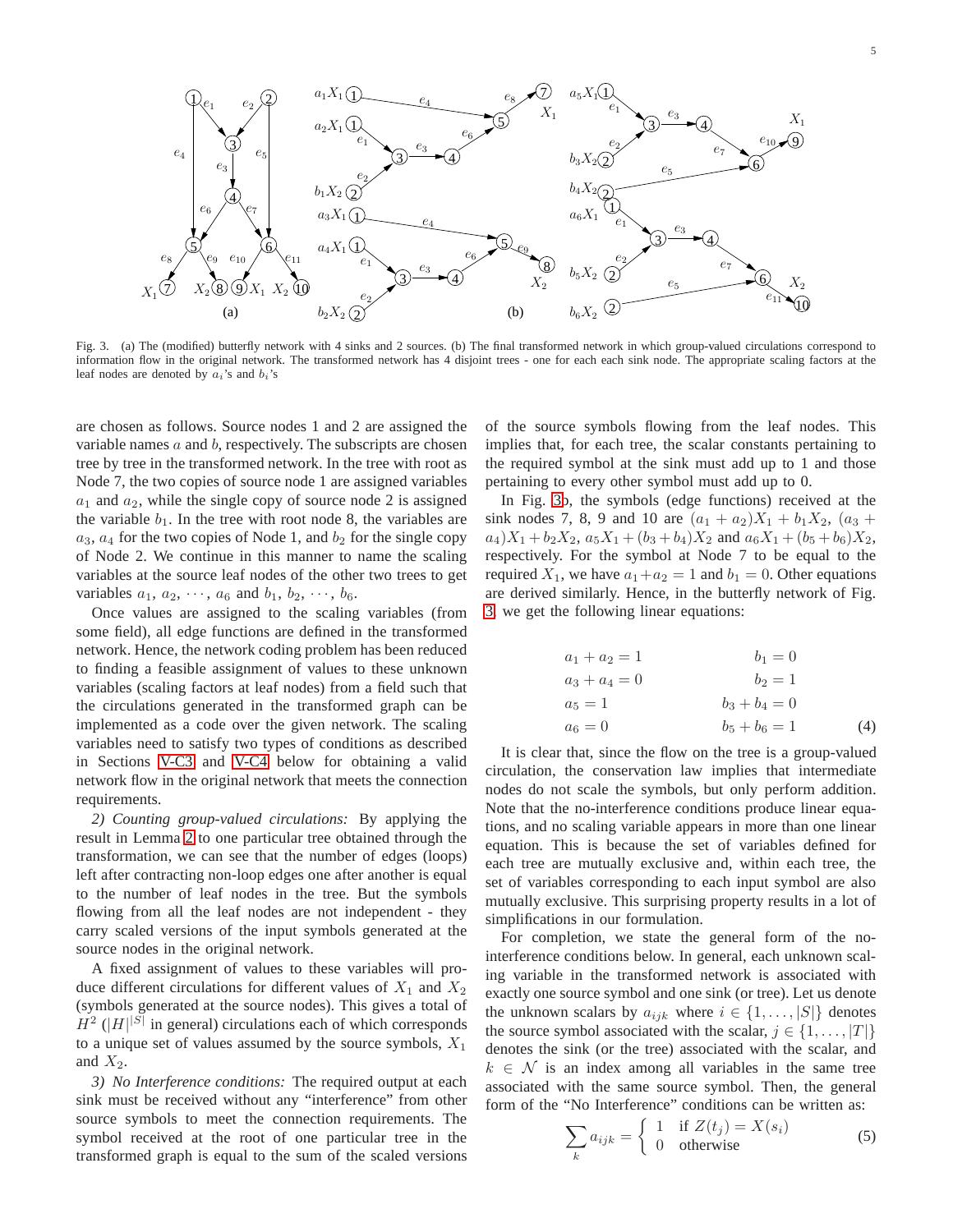<span id="page-5-0"></span>*4) Edge Compatibility conditions:* The circulations in the different trees of the transformed network are not independent, because they contain copies of the same edge that can carry only one symbol at a time on the original network. Hence, in the transformed network, these edges must carry "compatible" symbols. The requirement is that symbols flowing through two copies of the same edge in the transformed network must be scalar multiples of each other.

For example, given a network with two source nodes producing symbols  $X_1$  and  $X_2$ , suppose the transformed network has two copies of an edge  $e$ , denoted by  $e_1$  and  $e_2$ , carrying symbols  $a_1X_1+b_1X_2$  and  $a_2X_1+b_2X_2$ , respectively. In order to implement a network code on the original network, it is necessary and sufficient that the two edge functions on  $e_1$  and  $e_2$  are scalar multiples of each other. If they are not scalar multiples, it is clear that the original edge will need to carry two symbols per unit time in the original network, which is not possible. If they are scalar multiples, a network code can be obtained for the original network as shown later in Section [VII.](#page-8-0) Intuitively, since scaling variables are allowed on links of the original network, scalar multiples in duplicated edges that arise from multiple outgoing links in the original graph can be accommodated by suitable scaling in different outgoing links.

Hence, the scalars  $a_1, a_2, b_1, b_2$  of the edge functions of  $e_1$ and  $e_2$  need to satisfy the following condition:

$$
a_1b_2 = a_2b_1
$$

These type of degree-2 equations relate the scaling factors for every pair of symbols flowing through every pair of copies of an edge in different trees of the transformed network. Notice that the equation is equivalent to the fractional form  $\frac{a_1}{a_2} = \frac{b_1}{b_2}$  modified to avoid division by zero problems when some variable takes the value zero. However, the fractional form is more intuitive and can be readily extended to obtain edge compatibility conditions when more than two sources are involved.

In our illustrative example of Fig. [3b](#page-4-0), the edge  $e_3$  is copied four times. Since there are  $\binom{4}{2} = 6$  ways of choosing two copies among the four, there will be six edge compatibility conditions for  $e_3$ . The symbols on the copies of  $e_3$  on the trees with root nodes 7, 8, 9 and 10 are  $a_2X_1+b_1X_2$ ,  $a_4X_1 +$  $b_2X_2$ ,  $a_5X_1 + b_3X_2$  and  $a_6X_1 + b_5X_2$ , respectively. Hence, in fractional form, we need  $\frac{a_2}{a_4} = \frac{b_1}{b_2}$  (roots 7 and 8),  $\frac{a_2}{a_5} = \frac{b_1}{b_3}$ <br>(roots 7 and 9),  $\frac{a_2}{a_6} = \frac{b_1}{b_5}$  (roots 7 and 10),  $\frac{a_4}{a_5} = \frac{b_2}{b_3}$  (8 and 9),  $\frac{a_4}{a_6} = \frac{b_2}{b_5}$  (8 and 10) and  $\frac{a_5}{a_6} = \frac{b_3}{b_5}$  (9 and 10).

In the degree-2 form, the edge compatibility conditions for the four copies of the edge  $e_3$  are listed below:

$$
a_2b_2 = a_4b_1
$$
  
\n
$$
a_2b_5 = a_6b_1
$$
  
\n
$$
a_4b_5 = a_6b_2
$$
  
\n
$$
a_5b_5 = a_6b_3
$$
  
\n
$$
a_5b_5 = a_6b_3
$$
  
\n(6)

For the butterfly network example, we do not get any other edge compatibility conditions. For edges  $e_6$  and  $e_7$ , the equations are identical to the ones listed above. Also, there are no equations for edges  $e_1$ ,  $e_2$ ,  $e_4$  and  $e_5$  since these edges have scaled versions of the same symbol flowing through them.

We see that the compatibility conditions can be simplified as not all of them are independent. However, since the variables can take the value zero, simplifying the equations needs to be done very carefully. Hence, we simply enumerate all equations at this stage and simplify later.

We have seen that not all duplicated edges result in distinct compatibility conditions. In general, edge compatibility equations will be required for each edge  $e$  in the original network that satisfies the following conditions:

- 1) Number of copies of head $(e)$  in the transformed network  $> 1$  (or the edge will not be replicated at all)
- 2) Number of different source nodes having a path to  $e > 1$  (since if two copies of e carry  $a_1X_1$  and  $a_2X_1$ , these will be scalar multiples of each other for any value assigned to  $a_1, a_2$ )
- 3)  $|I(tail(e))| > 1$  (or the equations will be same as that for  $e' \in I(\text{tail}(e)))$

For completion, we now state the general form of the edgecompatibility conditions in terms of nodes of the transformed network for added simplicity. Given a node  $v \in V$  in the original network, the general form of the condition for two copies of v, denoted by  $v_1$  and  $v_2$ , belonging to the  $j_1$ -th and  $j_2$ -th trees respectively in the transformed network can be written as:

<span id="page-5-2"></span>
$$
\left(\sum_{k \in h_{i_1 j_1}(v_1)} a_{i_1 j_1 k}\right) \left(\sum_{l \in h_{i_2 j_2}(v_2)} a_{i_2 j_2 l}\right) = \left(\sum_{m \in h_{i_1 j_2}(v_2)} a_{i_1 j_2 m}\right) \left(\sum_{n \in h_{i_2 j_1}(v_1)} a_{i_2 j_1 n}\right) \quad (7)
$$

where  $h_{ij}(v)$  denotes the set of leaf nodes in the j-th tree that are copies of the source node  $s_i$  and have a path to v. A careful study of the general form shows an edge compatibility condition needs to be introduced for every two copies,  $v_1, v_2 \in$ V', of node  $v \in V$  and for every two sources  $s_{i_1}, s_{i_2} \in S$ such that (a)  $|I(v_1)| > 1$ , (b)  $v_1 \in V_{j_1}, v_2 \in V_{j_2}, V_{j_i} = \text{Set of }$ nodes in the  $j_i$ -th tree, and (c)  $h_{i_1j_1}(v_1) \neq \emptyset$ ,  $h_{i_2j_1}(v_1) \neq \emptyset$ .

*5) Simplifying the equations:* As pointed out before, the linear equations (No Interference conditions) possess the special property that each of them involves a mutually exclusive set of variables. Using this property, we can simplify the system of equations in the following two ways:

1) It is possible that some of the variables never occur in the non-linear equations (Edge Compatibility conditions). From [\(6\)](#page-5-1), we can see that  $a_1$  is one such variable in the example of the butterfly network. It can be easily seen that the linear equation involving  $a_1$  can be trivially satisfied for any value assigned to the other variables involved in the same linear equation by choosing an appropriate value of  $a_1$  (which does not have any other condition on it). Hence,  $a_1$  along with the linear equation it occurs in can be removed from the system as trivially solvable.

<span id="page-5-1"></span>Therefore, the first simplification would involve elimination of variables (and their corresponding linear equations) that do not occur in any non-linear equation.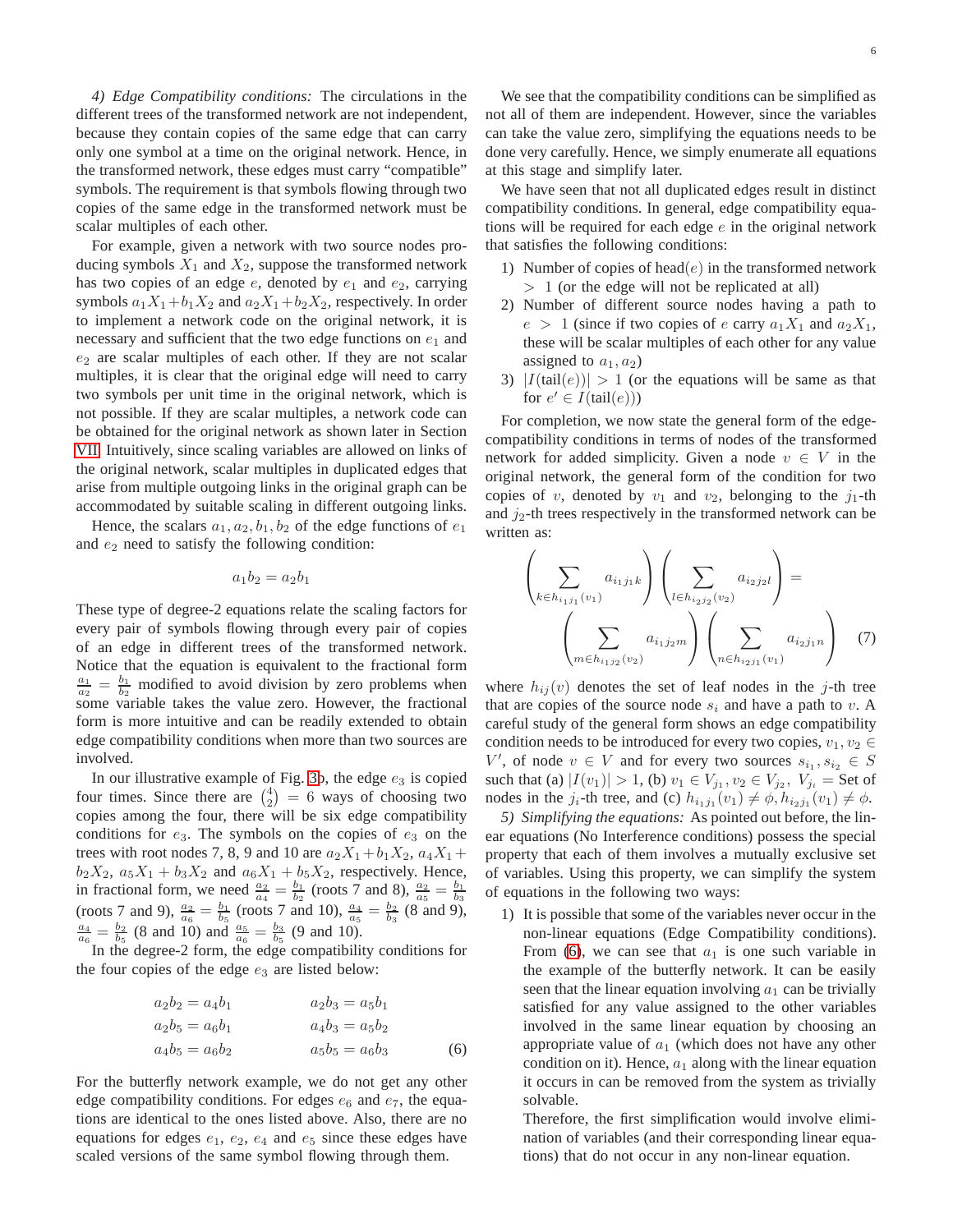

<span id="page-6-2"></span>Fig. 4. Illustration of flow transformation.

2) Since each linear equation involves a mutually exclusive set of variables, we can eliminate one variable using each linear equation easily. Eliminating this variable from the non-linear equations (note that this does not increase the degree of the system) might reduce some of them to linear equations which can again be used to eliminate more variables iteratively.

In the case of the butterfly network, after the first step of simplification, we are left with 8 variables, 4 linear equations and 6 non-linear equations.

In the second step of the simplification, after the first round of elimination of variables using the linear equations [\(4\)](#page-4-2) in [\(6\)](#page-5-1), we are left with 4 variables:  $a_2$ ,  $a_4$ ,  $b_3$  and  $b_5$  and the 6 equations as shown below.

$$
a_2 = 0
$$
  $b_5 = 0$   
\n $a_2b_5 = 0$   $a_2b_3 = 0$   
\n $a_4b_5 = 0$   $a_4b_3 = 1$ 

Subsequently,  $a_2$  and  $b_5$  can also be eliminated, using the linear equations above, leaving just 2 variables and the relation:

<span id="page-6-1"></span>
$$
a_4b_3=1\tag{8}
$$

Hence, the network coding problem for the example of the butterfly network has been reduced to solving only one (nontrivial) equation given in [\(8\)](#page-6-1).

To summarize, our main result has been to show that network information flow in a given network is equivalent to

group-valued circulations in a transformed network (a set of directed trees, one for each sink). We have used this equivalence to derive a set of polynomial equations (with maximum degree 2) which provide a new and simple formulation for the scalar linear network coding problem.

#### VI. EXAMPLES AND COMPARISON

#### <span id="page-6-0"></span>*A. Illustration*

To further clarify the graph and flow transformation, we illustrate, in Fig. [4,](#page-6-2) the steps of the transformation for the flow in the butterfly network of Fig. [1](#page-1-2) to the sinks at Node 7 and Node 8.

In Fig. [4a](#page-6-2), we start with the flows to the sink nodes 7 and 8. The scaling factors are eliminated and moved one node up in Fig. [4b](#page-6-2) by copying Node 5. The same process continues in Figs. [4c](#page-6-2) and [4d](#page-6-2) till we get two trees and the scaling factors are at the leaf nodes. At this point, we have a group-valued circulation in the trees.

Notice that the relationship between the scaling variables in our formulation, shown in Fig. [3b](#page-4-0), and the direct formulation (Fig. [1\)](#page-1-2) can now be seen readily. For instance,  $a_1 = \alpha_3$ ,  $a_2 = \alpha_4 \alpha_1, b_1 = \alpha_4 \alpha_2, a_3 = \alpha_5, a_4 = \alpha_6 \alpha_1, b_2 = \alpha_6 \alpha_2.$ This, along with similar relationships for nodes 9 and 10, is the substitution of variables that results in our formulation from the direct formulation. Our algorithm for graph transformation along with the no interference and edge compatibility conditions perform this substitution implicitly resulting in linear and degree-2 equations with possibilities for simplification. Finally,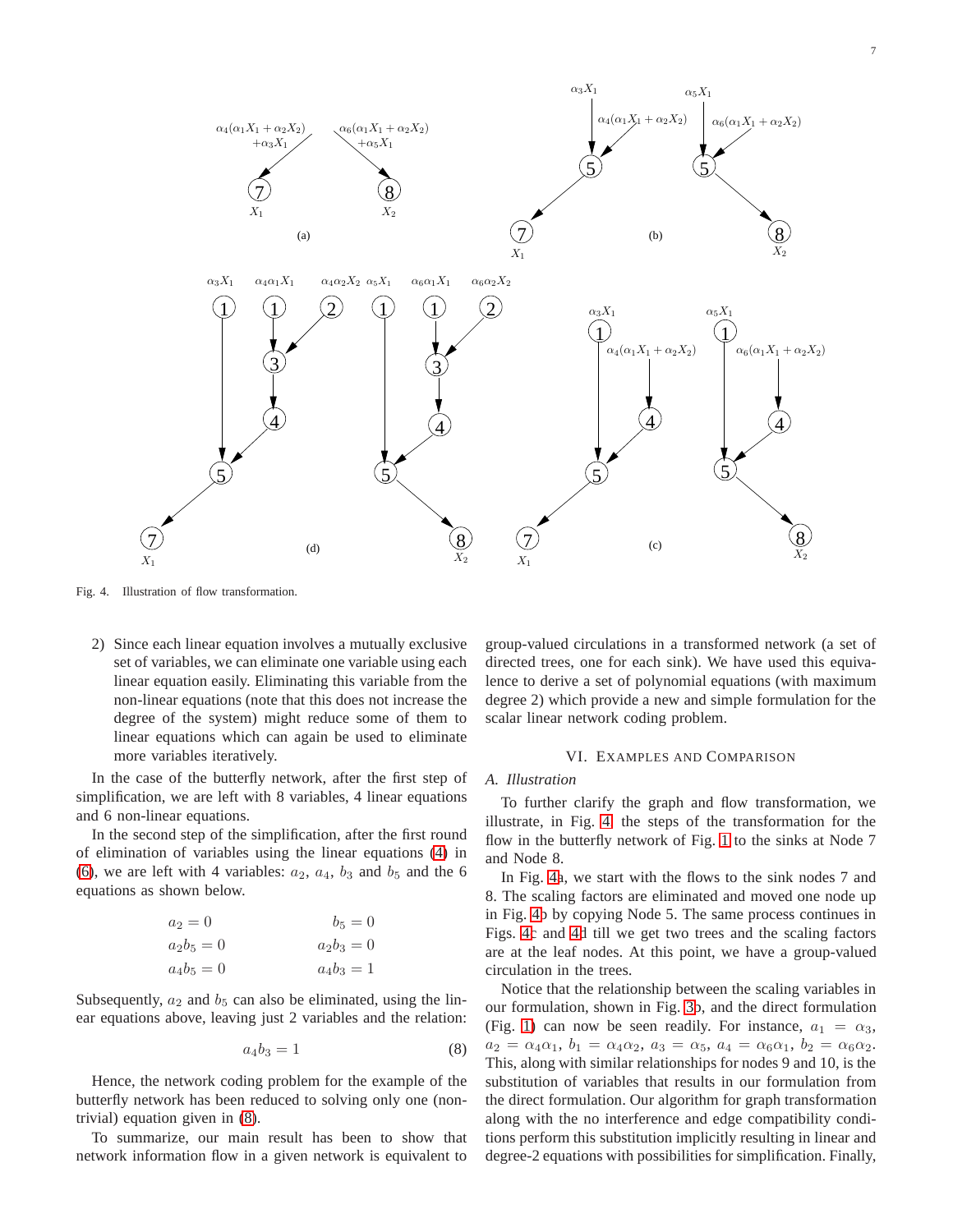

<span id="page-7-0"></span>Fig. 5. (a) An example network that is solvable only over fields with characteristic 2. There are three sources - 1, 2 and 3 - producing symbols  $X_1, X_2$  and  $X_3$  respectively. There are three sinks - 12, 13 and 14 - demanding symbols  $X_3$ ,  $X_1$  and  $X_2$  respectively. (b),(c),(d) The final transformed network with 3 trees - one for each sink node.

we obtain the simple equation,  $a_4b_3 = 1$ , which is not obvious even when the substitution is clearly specified.

<span id="page-7-1"></span>TABLE I COMPARISON OF FORMULATIONS

#### *B. Another Example*

Consider the network shown in Fig. [5a](#page-7-0) taken from [5], [6], where it has been proved to have linear coding solutions only over fields of characteristic 2. Nodes 1, 2 and 3 are sources producing  $X_1$ ,  $X_2$  and  $X_3$  respectively. Nodes 12, 13 and 14 are sinks demanding  $X_3$ ,  $X_1$  and  $X_2$  respectively. The trees in the equivalent group-valued circulation network are shown in Fig. [5b](#page-7-0),c,d. Notice that the intuitive method of starting with the sink and moving up towards the source for performing the graph transformation needs care in its execution for this example.

The set of equations generated by the "No Interference condition" are:

Node 12:  $a_1 + a_2 = 0$ ;  $b_1 + b_2 = 0$ ;  $c_1 = 1$ Node 13:  $a_3 = 1$ ;  $b_3 + b_4 = 0$ ;  $c_2 + c_3 = 0$ Node 14:  $a_4 + a_5 = 0$ ;  $b_5 + b_6 + b_7 = 1$ ;  $c_4 + c_5 = 0$  (9)

The set of equations generated by the "Edge Compatibility condition" for edges  $e_1$ ,  $e_2$ ,  $e_3$  and  $e_4$  respectively are:

$$
e_1: a_2b_3 = a_3b_1; a_2b_5 = a_4b_1; a_2b_7 = a_5b_1;
$$
  
\n
$$
a_3b_5 = a_4b_3; a_3b_7 = a_5b_3; a_4b_7 = a_5b_5
$$
  
\n
$$
e_2: a_2(b_5 + b_6) = a_4(b_1 + b_2); a_2c_4 = a_4c_1;
$$
  
\n
$$
(b_1 + b_2)c_4 = (b_5 + b_6)c_1
$$
  
\n
$$
e_3: a_3b_7 = a_5b_3; a_3c_5 = a_5c_2; b_3c_5 = b_7c_2
$$
  
\n
$$
e_4: b_2c_3 = b_4c_1; b_2c_4 = b_6c_1; b_4c_4 = b_6c_3
$$
 (10)

Using the linear equations to eliminate variables iteratively, we get 9 equations in 6 variables shown below.

$$
a_2b_3 = b_1; a_2 = -a_4b_1; a_4b_3 = -1;
$$
  
\n
$$
a_2c_4 = a_4; c_4 = a_4c_2; b_3c_4 + c_2 = 0;
$$
  
\n
$$
b_1c_2 + b_3 = 0; b_1c_4 + 1 = 0; b_3c_4 = c_2
$$
\n(11)

From equations  $b_3c_4 + c_2 = 0$  and  $b_3c_4 = c_2$ , we can derive the relation  $2c_2 = 0$ . Substituting  $c_2 = 0$  in the above system leads to the condition  $1 = 0$  which is not possible. Hence, we must have  $2 = 0$ , which implies that the system is not solvable in any field with an odd characteristic. Also, in characteristic 2, setting all variables to 1 in the above equations, is seen

|             | Group-valued Circulations |                            | <b>Direct Formulation</b> |      |      |
|-------------|---------------------------|----------------------------|---------------------------|------|------|
| Example     | Var <sup>1</sup>          | Deg. $2$ Eqns <sup>1</sup> | Var.                      | Eans | Deg. |
|             |                           |                            |                           |      |      |
| Butterfly   |                           |                            | 10                        |      |      |
| Fig. 5a     |                           | 15                         | 14                        |      |      |
| [3, Fig. 5] |                           |                            | 14                        |      |      |
| [5, Fig. 3] | 27                        | 45                         | 50                        | 32   |      |
| [6, Fig. 3] |                           | 30                         | 22                        |      |      |

<sup>1</sup>After one iteration of elimination using the linear equations

to be a solution. This example demonstrates that, in practice, working with the equations derived through our formulation can be advantageous.

For this example, the direct formulation of [3], as illustrated in [6], results in 17 equations in 22 variables.

#### *C. Complexity comparison*

It has been shown in  $[10]$  that the complexity of Gröbner Basis algorithms depends, among other things, on the maximum degree of the starting basis. The degrees of the intermediate polynomials computed during Gröbner Basis calculations has been shown to grow up to  $2^{2^d}$  if the maximum degree of the starting basis is  $d$ . Due to these issues, Gröbner Basis algorithms become practically intractable except for small problem instances.

In the light of these results, our work on deriving a system of polynomial equations whose maximum degree is only 2 becomes important and will help in reducing the running complexity of Gröbner Basis algorithms that may be used to solve the system.

A comparison between the number of variables, equations and maximum degree of the the system of polynomial equations derived based on our formulation described in the previous section and the formulation proposed by Koetter *et al* in [3] is shown in Table [I.](#page-7-1) Appendix [A](#page-11-0) explains how to count the number of variables and equations obtained in our formulation. It can be seen that, apart from having a maximum degree of only 2, the number of variables is also lesser in our new formulation for every case. Also, the number of equations is more than the number of variables in most cases for our formulation which makes it viable to use special algorithms such as [11] for solving the derived system of equations.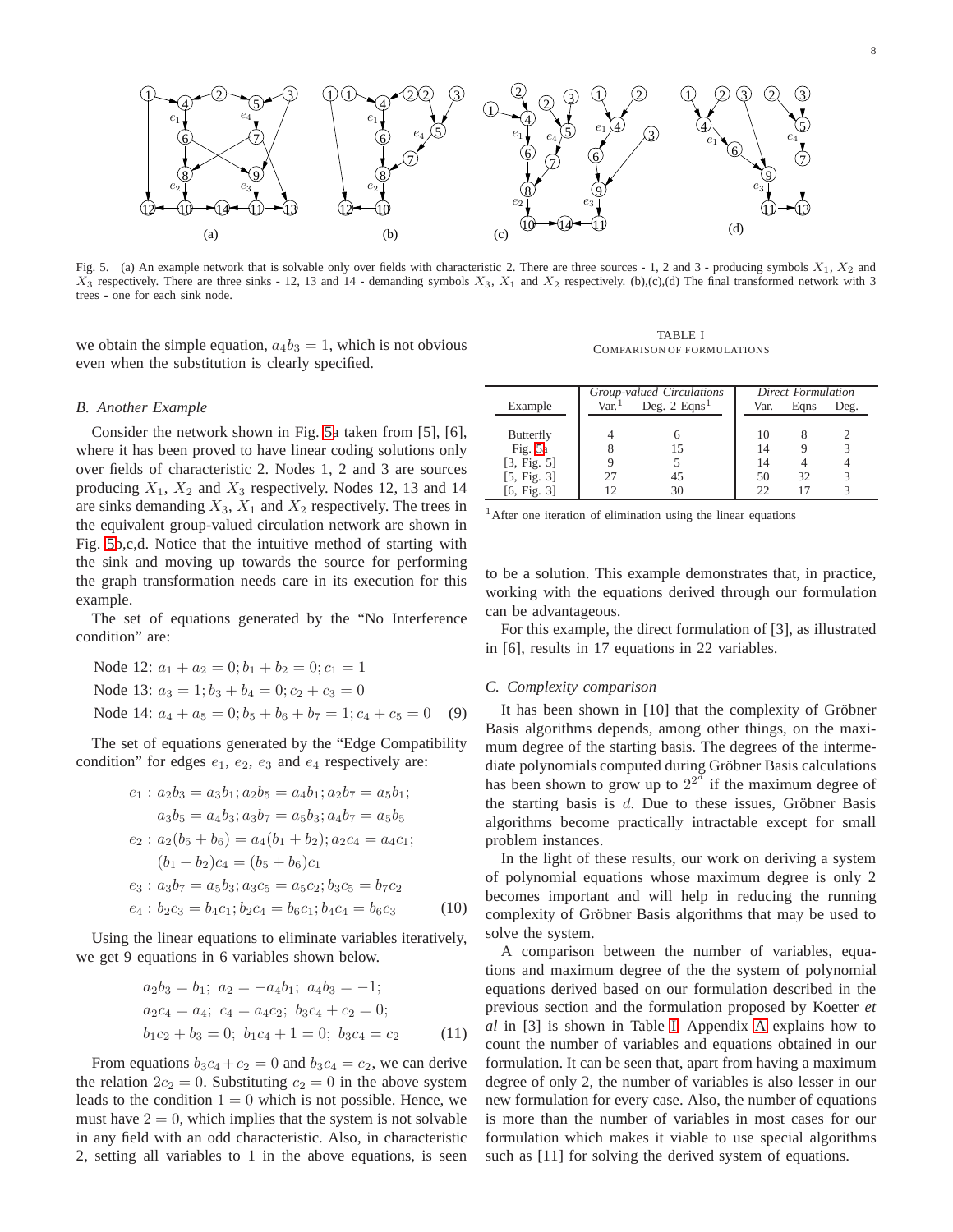

<span id="page-8-1"></span>Fig. 6. An ISP network over Europe with 87 nodes and 161 edges.

#### *D. A Bigger Example*

Consider an ISP network topology shown in Fig. [6](#page-8-1) taken from [12]. The network has 87 nodes and 161 edges. Assuming all links have unit capacity, we tried the following three cases with different number of sources on this network. Further, we assumed characteristic 2 in our simplification steps. The five nodes 31, 41, 47, 69 and 82 were set as sources in all the following cases. Each sink demands data from one of the source nodes. The sinks and their demands were chosen at random depending on graph connectivity.

- 1) *5 sources (all rate 1) and 10 sinks.* The direct formulation (from [3]) gives a system of 44 equations in 30 variables. Our formulation initially results in 44 linear equations and 3 degree-2 equations in 316 variables. After applying the simplification steps, we are left with only 3 degree-2 equations in 7 variables assuming solution exists in a characteristic 2 field. In fact, setting all the remaining 7 variables to zero results in a valid solution to the three equations (some other scaling variables are non-zero). Hence, a solution over GF(2) is possible.
- 2) *5 sources (one with rate 2, others rate 1) and 12 sinks.* The direct formulation yields a system of 50 equations in 40 variables in this case. In comparison, our formulation initially resulted in 50 linear equations and 34 degree-2 equations in 330 variables. But after applying the simplification steps, we are left with only 13 degree-2

equations in 17 variables assuming solution exists in a characteristic 2 field. Again the all-zero solution is valid for the remaining 17 variables resulting in a network code over GF(2).

3) *5 sources (all with rate 2) and 11 sinks.* The direct formulation yields a system of 88 equations in 180 variables. Our formulation initially gives 88 linear and 11198 degree-2 equations in 632 variables. But on applying the simplification steps, assuming characteristic 2, it turns out that the system is not solvable over characteristic 2.

Hence, we see that the algebraic formulation of scalar linear network coding based on group valued circulations appears to work better even over large networks with a few sources and sinks.

# <span id="page-8-0"></span>VII. NETWORK CODE FROM GROUP-VALUED **CIRCULATIONS**

We now describe an algorithm to obtain a network code for the original network from the group-valued circulations on the transformed network. Note that this completes the proof of the sufficiency of edge compatibility conditions.

First, we will briefly describe the algorithm and then present a notational version of the same. A solution to the system of polynomial equations in our formulation consists of a set of values assigned to the scaling variables at the leaf source nodes in the group-valued circulation network such that the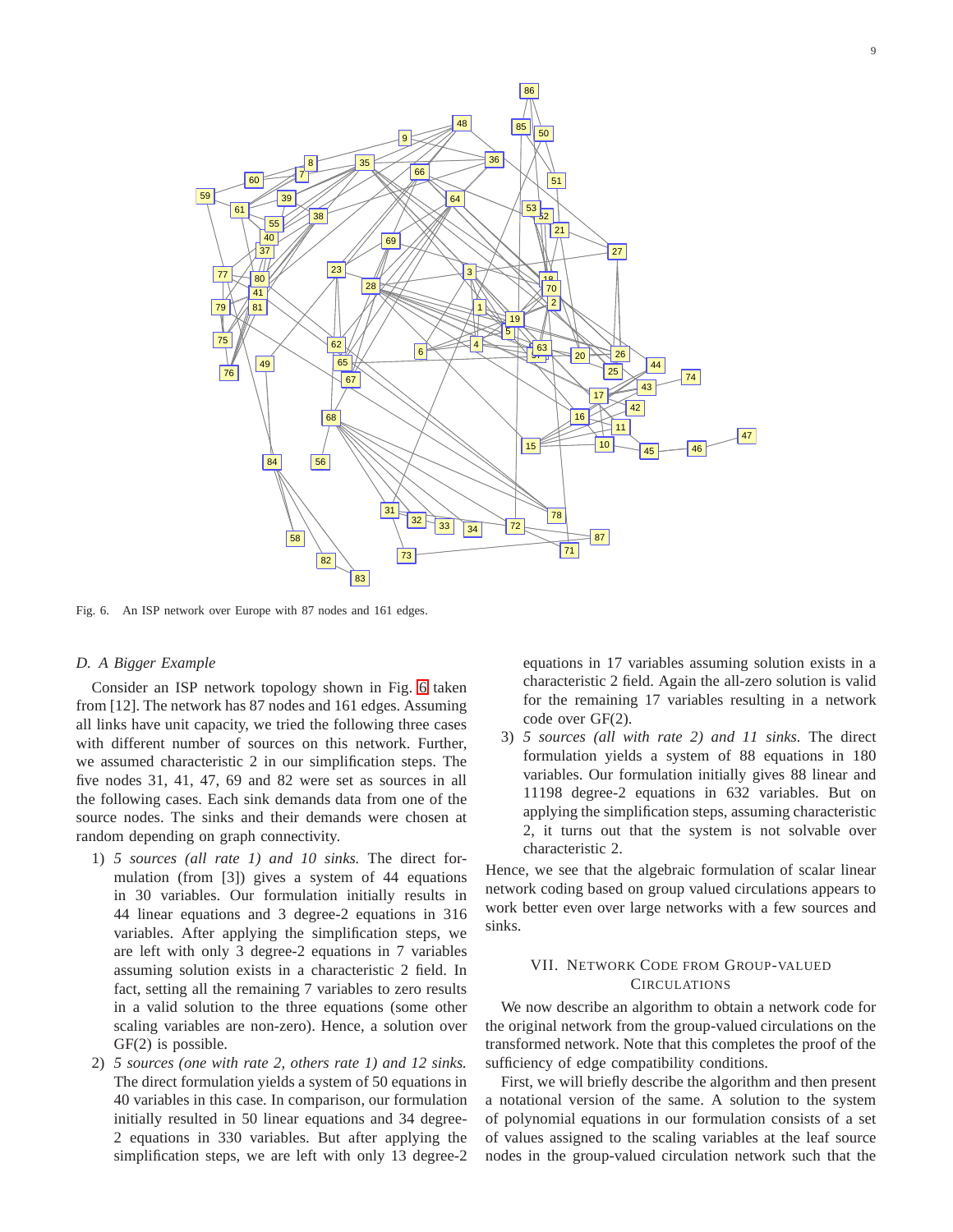

<span id="page-9-0"></span>Fig. 7. Determining the vectors **f** and **c** for outgoing links

no interference conditions as well as the edge compatibility conditions are satisfied. The algorithm to construct a network code from such a solution consists of propagating the values of these coefficients from the source nodes to the sink nodes through the transformed network.

We compute two vectors for every edge  $e$  of the graph  $G = (V, E)$ . The first vector  $f_e = [f_e(1) \ f_e(2) \ \cdots \ f_e(|S|)]$ represents the edge function or symbol  $\sum_{i=1}^{|S|} f_e(i)X_i$  sent over edge *e*. Suppose *e* is replicated *n* times to obtain edges  $e''_i$ ,  $1 \leq i \leq n$  in the transformed graph  $G' = (V', E')$ . The second vector  $\mathbf{c}_e = [c_1 \ c_2 \ \cdots \ c_n]$  is such that the edge function on  $e''_i \in E'$  is  $c_i \sum_{i=1}^{|S|} f_e(i) X_i$ . Note that such a scaling property is guaranteed for all copies of an edge by the compatibility conditions. Once the vectors  $f_e$  are computed for all  $e \in E$ , the network code in  $G$  is completely known.

Suppose  $f_{e'}$  and  $c_{e'}$  are known for all the incoming edges  $e' \in I(v)$  for a node  $v \in V$ . The vectors  $f_e$  and  $c_e$  can be computed for the outgoing edges  $e \in O(v)$  as illustrated for a sample case in Fig. [7.](#page-9-0) In the figure, a node  $v \in V$  with  $I(v) = \{e_1, e_2, e_3\}$  and  $O(v) = \{e_4, e_5\}$  is replicated thrice into  $v(1)$ ,  $v(2)$  and  $v(3)$  in G'. The incoming and outgoing links are replicated as shown. For instance, the edge  $e_1$  is replicated thrice as  $e_1(1)$ ,  $e_1(2)$  and  $e_1(3)$ . Suppose there are three source nodes  $S = \{s_1, s_2, s_3\}$ , and  $\mathbf{f}_{e_i} = [\alpha_{i1} \ \alpha_{i2} \ \alpha_{i3}]$ resulting in edge functions  $A_i = \sum_{j=1}^{3} \alpha_{ij} X_j$  for  $i = 1, 2, 3$ . The scaling vectors  $\mathbf{c}_{e_i}$  are as shown in the figure.

Using the edge functions and scaling factors on the incoming edges, the edge function of the copies of  $e_i$ ,  $i = 1, 2, 3$ are computed first. For instance, the edge function of  $e_2(2)$  is computed as  $b_2A_2$ . Then, the edge function for the outgoing links of  $v(1)$ ,  $v(2)$  and  $v(3)$  in G' are computed by simple addition. As shown in the figure, the symbols sent on  $e_4(1)$ and  $e_4(2)$  will be scalar multiples. We then assign the symbol on  $e_4$  in  $G$  to be the symbol on  $e_4(1)$  given by  $\sum_{i=1}^3 a_i A_i =$  $\sum_{j=1}^{3} (\sum_{i=1}^{3} a_i \alpha_{ij}) X_j$  (assumed nonzero). Then,  $\mathbf{f}_{e_4}$  and  $\mathbf{c}_{e_4}$ are assigned suitably.

In this manner, all the nodes are processed in a suitable order

to compute the network code for the original graph from the group-valued circulation on the transformed graph. We now introduce some notation to describe the algorithm formally.

#### *A. Notation*

Consider the given network  $G = (V, E)$  and the equivalent group-valued circulation network  $G' = (V', E')$ . Then, for each node  $v \in V$ , let us define the set of network coding coefficients as  $a_{e',e} \ \forall \ e' \in I(v), e \in O(v)$  i.e. if  $x_{e'}$  is the symbol received on the link  $e' \in I(v)$ , the symbol sent on  $e \in O(v)$  is  $\sum_{e' \in I(v)} a_{e',e} x_{e'}$  (see Fig. [2\)](#page-2-2).

Nodes and edges get replicated during the transformation from G to G'. We define some sets to hold information about the replicated nodes and edges. For  $v \in V$  ( $v \notin S \cup T$ ) and  $e, e' \in E$ , define:

$$
R_v = \{v' \in V' : v' \text{ is a copy of } v\}
$$
  
\n
$$
R_e = \{e'' \in E' : e'' \text{ is a copy of } e\}
$$
  
\n
$$
R_{e',e} = \{e'' \in R_{e'} : \text{head}(e'') \in R_{\text{tail}(e)}\}
$$

The sets  $R_v$  and  $R_e$  hold nodes and edges in  $G'$  that are copies of  $v$  and  $e$ , respectively. Two other useful sets are  $(1)$  $R_{\text{head}(e)}$  that contains copies of head $(e)$  satisfying the relation  $R_{\text{head}(e)} = \text{head}(R_e)$ , and (2)  $R_{\text{tail}(e)}$  that contains copies of tail $(e)$ . The set  $R_{e',e}$  contains copies of an edge  $e'$  that connect to a copy of e.

Let the vector  $f_e = [f_e(1) \ f_e(2) \ \cdots \ f_e(|S|)]$  represent the edge function  $\sum_{i=1}^{|S|} f_e(i)X_i$  sent over edge  $e \in E$  in the final linear network code in  $G$ . Since the edge compatibility conditions are satisfied, the edge function on each copy of e in  $R_e$  will be a scalar multiple of  $f_e$ . For  $e'' \in R_e$ , let the edge function on  $e''$  be  $\mathbf{f}_{e''} = c_e(e'') \mathbf{f}_e$ . We collect the multiplying factors  $c_e(e'')$ ,  $e'' \in R_e$  into a vector  $\mathbf{c}_e = [c_e(e'') : e'' \in R_e]$ . Note that there is a one-to-one correspondence between elements of the sets  $R_{\text{head}(e)}$  and  $\mathbf{c}_e$ given by  $c_e(e'') \leftrightarrow \text{head}(e'')$  for  $e'' \in R_e$ . Finally, we define sub-vectors  $\mathbf{c}_{e',e} = [c_{e'}(e'') : e'' \in R_{e',e}]$  collecting the multiplying factors on copies of  $e'$  that connect to  $e$ .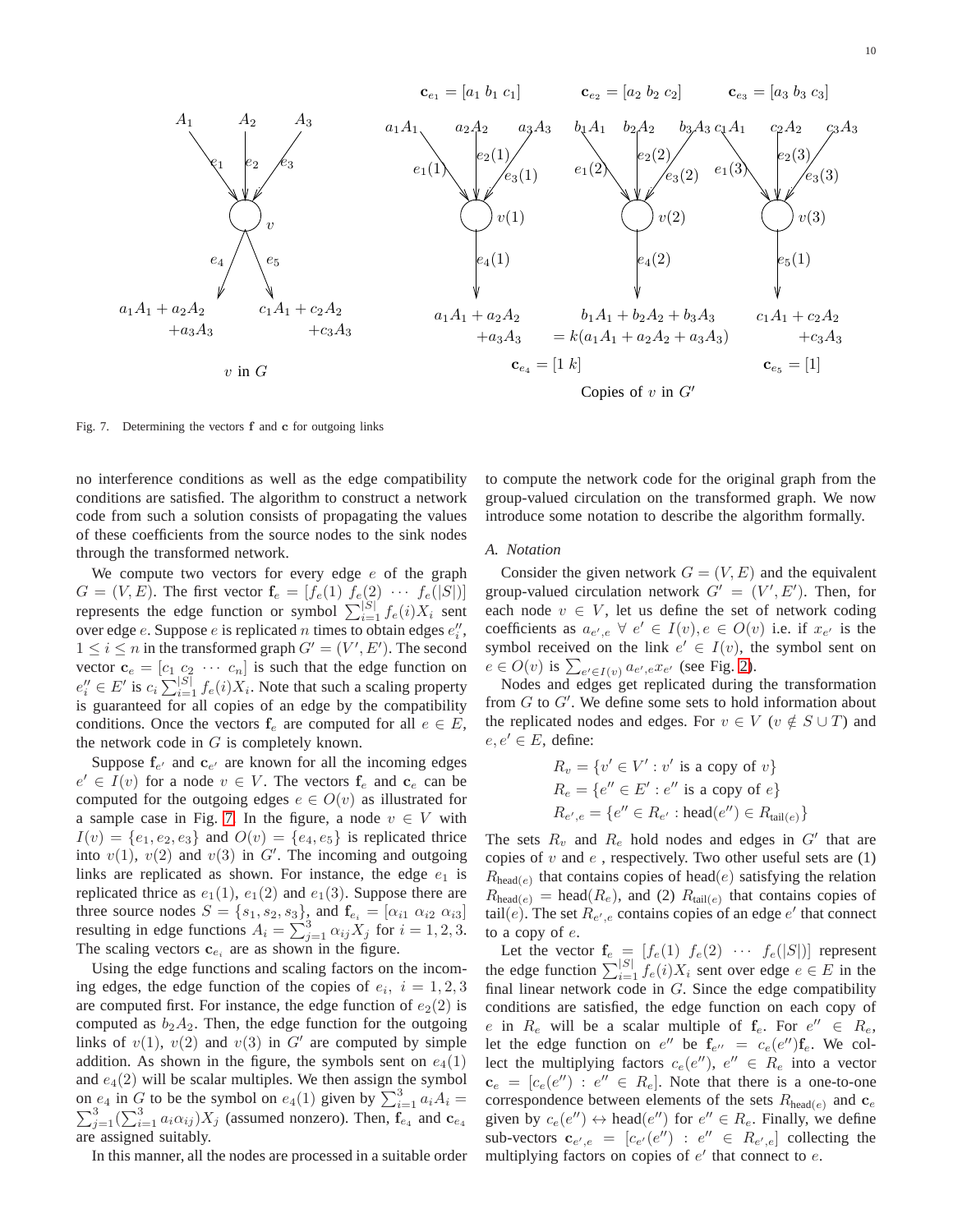#### *B. The Algorithm*

The vectors  $f_e$  and  $c_e$  are initialized for an outgoing link  $e$  from the source node as follows. For the  $i$ -th source node  $s_i \in S$  and  $e \in O(s_i)$ ,  $f_e = [0^{i-1} 1 0^{|S|-i}]$ . For  $e'' \in R_e$ , the coordinate  $c_e(e'')$  of  $c_e$  is equal to the value of the scaling variable at the leaf node tail $(e'') \in R_{s_i}$ .

*Algorithm 3:* Deriving the Network Code

*Input*: A directed acyclic network  $G = (V, E)$ , an equivalent group-valued circulation network  $G' = (V', E')$ , a topological ordering of nodes  $P$  (from Algorithm [1\)](#page-3-0) and a solution to the derived system of polynomial equations.

For each node,  $v$  in the reverse topological ordering,  $P'$ , of *P*, if  $v \notin S \cup T$ , do

- 1) Get  $\mathbf{f}_{e'}, \mathbf{c}_{e'}$  from tail $(e') \ \forall \ e' \in I(v)$ .
- 2) For each edge  $e \in O(v)$ 
	- a) Get  $\mathbf{c}_{e',e}$  from  $\mathbf{c}_{e'}$  as defined above  $\forall e' \in I(v)$ .
	- b)  $F_{e',e} \leftarrow \mathbf{c}_{e',e}^T \mathbf{f}_{e'} \ \forall \ e' \in I(v)$ , are matrices such that each row corresponds to the symbol flowing through a copy of edge  $e$  in  $G'$  due to the flow through a copy of edge  $e'$ .
	- c)  $F_e \leftarrow \sum_{e' \in I(v)} F_{e',e}$ , is a matrix such that each row corresponds to the symbol flowing through a copy of edge  $e$  in  $G'$ .
	- d)  $f_e \leftarrow$  any non-zero row (say, i) of  $F_e$ , or the zero row if  $F_e$  is the zero matrix. This is the symbol that will actually flow through  $e$  in  $G$ .
	- e)  $a_{e',e} \leftarrow \mathbf{c}_{e',e}(i) \ \forall \ e' \in I(v)$ , where i is the row selected in the previous step. This is the set of network coding coefficients of node  $v$  corresponding to output link e.
	- f)  $\mathbf{c}_e(j) \leftarrow (j^{th} \text{ row of } F_e)/\mathbf{f}_e$  or 0 if  $\mathbf{f}_e = \mathbf{0} \ \forall \ j =$  $1, \ldots, |\mathbf{c}_e|.$

The decoding coefficients at a sink node  $t_i$  are given by the set  $\{c_e; e \in I(t_i)\}\$ . Note that all the matrices in this set have only one element since there is only one copy of each sink node (and and all its input links) in  $G'$ .

*Output*: The set of all network coding coefficients,  $a_{e',e}$ , for the given network.

#### *C. An Example*

We will now present an example of this algorithm applied to a sample solution for the modified butterfly network (Fig. [3\)](#page-4-0). Consider the following solution for the system over  $GF(4) =$  $\{0, 1, \alpha, \alpha^2\}, \alpha^2 = 1 + \alpha.$ 

$$
a_1 = a_5 = b_2 = b_6 = 1
$$
  
\n
$$
a_2 = a_6 = b_1 = b_5 = 0
$$
  
\n
$$
a_3 = a_4 = \alpha
$$
  
\n
$$
b_3 = b_4 = \alpha^2
$$
\n(12)

One reverse topological order of edges is  $1-2-3-4-5 6 - 7 - 8 - 9 - 10$ . Nodes 1,2 are source nodes. So, we have  $f_{e_1} = f_{e_4} = [1 \ 0], f_{e_2} = f_{e_5} = [0 \ 1]$  and from the solution above, we have  $\mathbf{c}_{e_1} = [0 \alpha 1 0], \mathbf{c}_{e_4} = [1 \alpha], \mathbf{c}_{e_2} = [0 \ 1 \ \alpha^2 0],$  ${\bf c}_{e_5} = [\alpha^2 \; 1].$ 

Then, beginning with the iteration for the non-source nonsink nodes as described in the algorithm above, we will first process node 3 - we know  $f_e$ ,  $c_e$  for both its input links,  $e_1$ ,  $e_2$ . There are 4 copies of this node as shown in Fig. [3b](#page-4-0) and all 4 copies have copies of edge  $e_3$  as their only output links. Hence,  ${\bf c}_{e_1,e_3}={\bf c}_{e_1}$  and  ${\bf c}_{e_2,e_3}={\bf c}_{e_2}$ . After computing  $F_{e_1,e_3}$ ,  $F_{e_2,e_3}$ , we arrive at:

$$
F_{e_3} = \left(\begin{array}{cccc} 0 & \alpha & 1 & 0 \\ 0 & 1 & \alpha^2 & 0 \end{array}\right)^T
$$

Now, let  $f_{e_3} = [\alpha 1]$ , the second row of  $F_{e_3}$ . Hence, we have  $a_{e_1,e_3} = \alpha, a_{e_2,e_3} = 1$ , the network coding coefficients at node 3. Also,  $\mathbf{c}_{e_3} = [0 \ 1 \ \alpha^2 \ 0].$ 

Next, we will move to node 4 which has two output links,  $e_6, e_7$ . Hence, we have  $\mathbf{c}_{e_3,e_6} = [0 \; 1], \mathbf{c}_{e_3,e_7} = [\alpha^2 \; 0].$  We can then compute  $F_{e_3,e_6}$ ,  $F_{e_3,e_7}$  and then arrive at:

$$
F_{e_6} = \begin{pmatrix} 0 & 0 \\ \alpha & 1 \end{pmatrix}
$$

$$
F_{e_7} = \begin{pmatrix} 1 & \alpha^2 \\ 0 & 0 \end{pmatrix}
$$

Now we can choose  $\mathbf{f}_{e_6} = [\alpha 1]$ , the second row of  $F_{e_6}$  and  $f_{\epsilon_7} = [1 \alpha^2]$ , the first row of  $F_{\epsilon_7}$ . Then, the network coding coefficients for node 4 are  $a_{e_3,e_6} = 1, a_{e_3,e_7} = \alpha^2$ . Completing the last step of the iteration, we get  $\mathbf{c}_{e_6} = [0 \ 1], \mathbf{c}_{e_7} = [1 \ 0].$ 

Now we come to node 5. For the output link  $e_8$ , we have  $c_{e_4,e_8} = [1], c_{e_6,e_8} = [0]$  and for  $e_9$ , we have  $c_{e_4,e_9} =$  $[\alpha], \mathbf{c}_{e_6,e_9} = [1]$ . Then we get:

$$
F_{e_8} = [1 \ 0]
$$
  

$$
F_{e_9} = [0 \ 1]
$$

So,  $f_{\rm es} = \begin{bmatrix} 1 & 0 \end{bmatrix}$  and  $f_{\rm es} = \begin{bmatrix} 0 & 1 \end{bmatrix}$ , the only rows of the respective matrices. Then, the network coding coefficients for node 5 are:

$$
a_{e_4,e_8} = 1, a_{e_6,e_8} = 0
$$
  

$$
a_{e_4,e_9} = \alpha, a_{e_6,e_9} = 1
$$

Also,  $\mathbf{c}_{e_8} = \mathbf{c}_{e_9} = [1]$ .

Similarly, the network coding coefficients for node 6 can also be computed so that sinks 9, 10 receive the required symbols.

#### VIII. CONCLUSION

In this work, we have established an equivalence between network information flows and group-valued circulations and used the equivalence to arrive at an algebraic formulation for the network coding problem that is different from the one first proposed by Koetter *et al* in [3]. Given a network coding problem, we have given algorithms to construct an equivalent group-valued circulation network and to arrive at a system of polynomial equations (of maximum degree 2) that represents the scalar linear network coding problem. We have demonstrated the computational advantages of our new algebraic formulation over the traditional approach.

The obvious intuitive connection between network coding and group-valued circulations is quite interesting in itself and lends a new perspective to the network coding problem. We have explored one aspect of this connection by arriving at an alternative algebraic formulation for the problem. Other